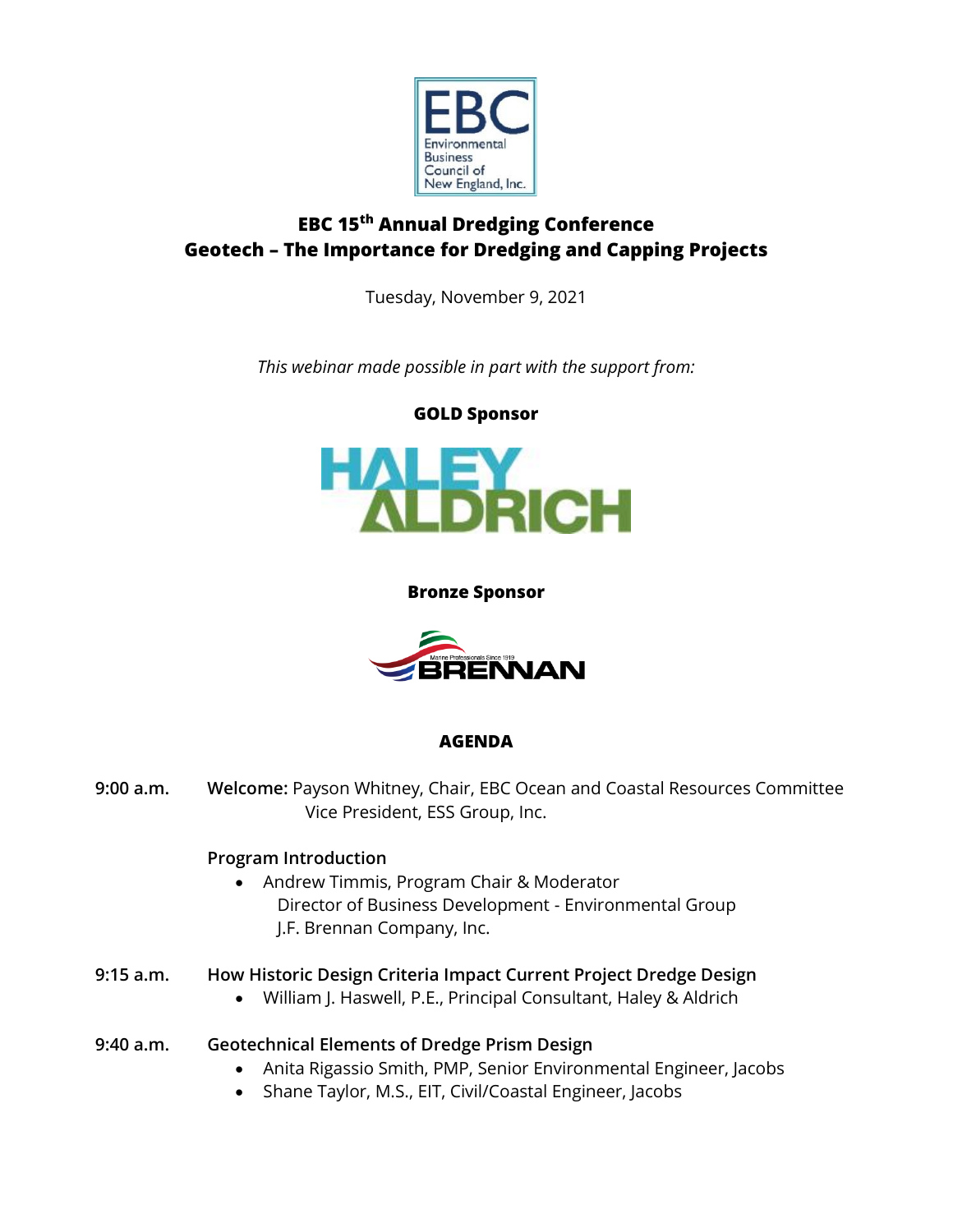# **10:05 a.m. Geotechnical Engineering Design Challenges for Capping and Dredging in Difficult Ground Conditions: The Grasse River Remediation Project**

- Jagrut Jathal, Senior Geotechnical Engineer, Principal, CDM Smith
- Michael S. Schultz, P.E., Geotechnical Engineer, Senior Vice President CDM Smith
- **10:30 a.m. Networking Opportunity / Break**
- **10:45 a.m. Placement and Verification Considerations for Engineered Caps Over Contaminated Sediments**
	- Charles Guest, Senior Managing Engineer, Anchor QEA, LLC

### **11:10 a.m. Remediating a Working Waterfront**

- Matthew Page, P.E., Associate Principal, GZA GeoEnvironmental, Inc.
- **11:35 a.m. Moderated Discussion**

**Moderator:** Andrew Timmis, J.F. Brennan Company, Inc.

### **Panel Members:**

- Charles Guest, Anchor QEA, LLC
- William Haswell, Haley & Aldrich
- Jagrut Jathal, CDM Smith
- Matthew Page, GZA GeoEnvironmental, Inc
- Anita Rigassio, Smith, Jacobs
- Michael S. Schultz, CDM Smith
- Shane Taylor, Jacobs
- **12:00 p.m. Adjourn**

#### **PROGRAM CHAIR**

**Andrew Timmis,** Director of Business Development - Environmental Group J.F. Brennan Company, Inc. 35 Braintree Hill, Suite 105, Braintree, MA 02184 (608) 519-5350 | M (781) 733-4774 | atimmis@jfbrennan.com

Andrew A. Timmis is the Director of Business Development – Environmental Group for J.F. Brennan Company, Inc. His primary responsibility is the development of private and public sector environmental projects for Brennan. Andrew has over 30 years of operational and business development experience. While he was charged with developing environmental opportunities, he was also responsible for the design and estimating of UST removal projects, soil, and groundwater remediation projects, including the implementation of bioremediation projects for soil, groundwater, and tank cleaning. He also has provided technical support for large civil construction, dredging, and capping projects. Andrew received a Bachelor of Science degree in Environmental Resources and Management from Plattsburgh State University College. He is currently the President of the WEDA Eastern Chapter and on the WEDA Environmental and Educational Committees.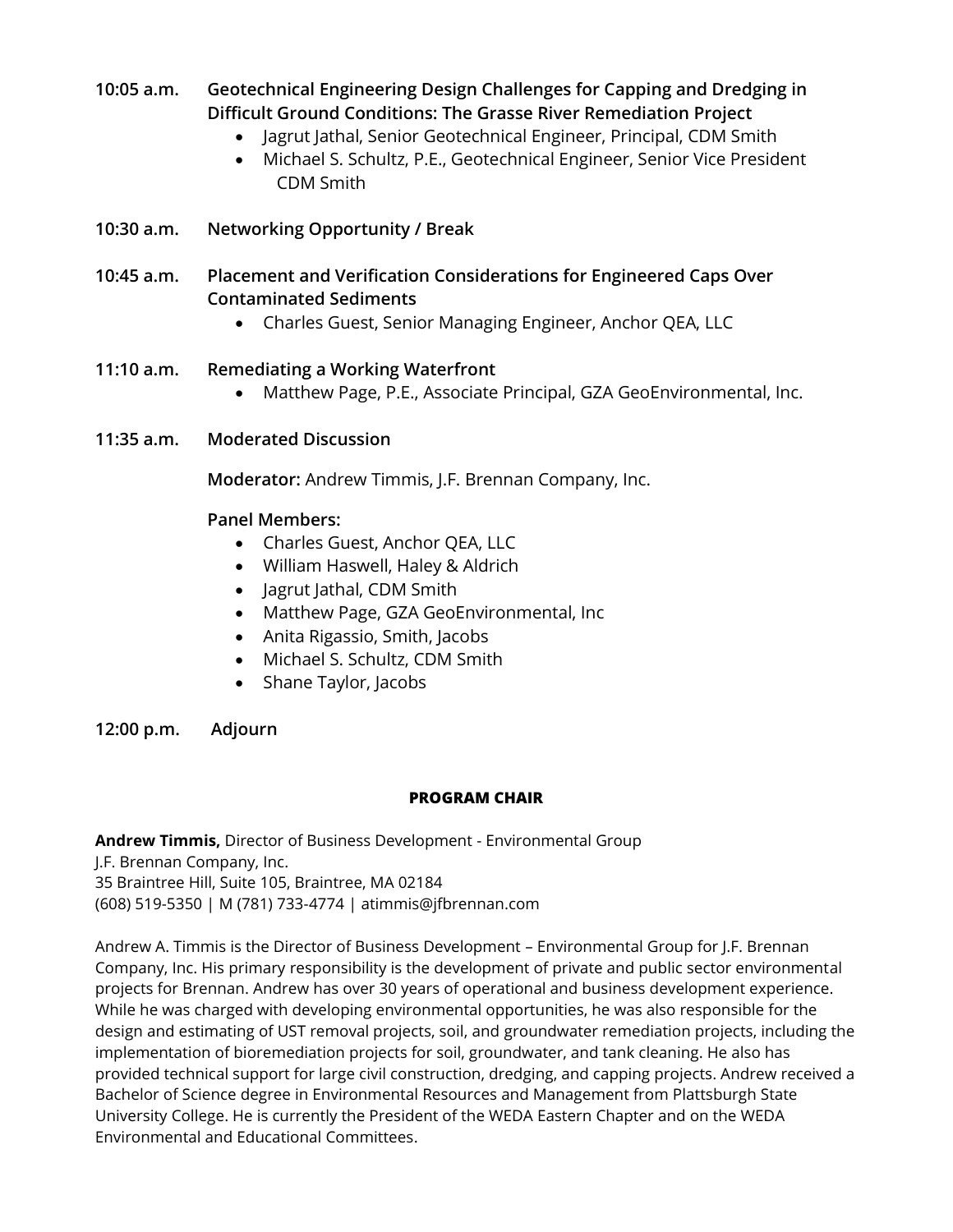#### **SPEAKERS**

**Charles Guest,** Senior Managing Engineer Anchor QEA, LLC 4300 Route 50, Suite 202, Saratoga Springs, NY 12866 (518) 886-0234 | cguest@anchorqea.com

Charles Guest is a Senior Managing Engineer with Anchor QEA in Saratoga Springs, New York. Mr. Guest is licensed professional engineer in New York State and has more than 25 years of experience working on remedial designs and remedial actions for industrial and contaminated sediment sites. Mr. Guest has held prominent roles on the designs and planning for several large, multi-year sediment remediation projects, including the Hudson River and Grasse River in New York.

**William J. Haswell,** PE, Principal Consultant Haley & Aldrich, Inc. 3 Bedford Farms Drive, Bedford, NH 03110 (603) 391-3304 | M (603) 566-1138 | WHaswell@haleyaldrich.com

Bill Haswell is a principal consultant with over 30 years of environmental investigation, remedial design, and remedial construction experience. With a background in construction, civil and geotechnical engineering, Bill leverages his strengths to ensure successful execution of environmental and sediment remediation projects. Bill incorporates his experience managing construction into the investigation and design phases of the project to increase certainty for the remediation phase. His understanding of the geotechnical aspects of remediation projects often plays a key role in the design of a constructible remedial strategy. His hands-on construction background provides a unique perspective to help owners manage the implementation phase of their remediation work. Bill is the manufactured gas plant practice lead for Haley & Aldrich, and is a registered professional engineer in New Hampshire, Vermont, Massachusetts, Ohio, Indiana, and Wisconsin.

**Jagrut Jathal**, Senior Geotechnical Engineer, Principal CDM Smith 75 State Street, Boston, MA 02109 (617) 452-6024 | jathalj@cdmsmith.com

Mr. Jathal is a Senior Geotechnical Engineer and Principal with 18 years of experience in solid waste management and contaminated site remediation. He serves as Project Technical Leader on multidisciplinary geo-environmental projects including industrial waste sites, mine waste, and superfund sites. He has led field and laboratory investigation programs and geotechnical evaluations for several contaminated sediment projects. He has performed slope stability evaluations for dredge cuts and riverbanks for dredging projects in complex geologies, consolidation and settlement evaluations for sediment caps, and bearing capacity evaluations for staged cap placement on soft clay. He has also planned and overseen installation of in-river geotechnical instrumentation for pilot sediment capping projects. He has experience with and knowledge of the CERCLA Superfund site cleanup process including Preliminary Assessment, Remedial Investigations/Feasibility Study (RI/FS), Pre-Design Investigations (PDI), Remedial Design (RD), Remedial Action (RA), and construction completion.

**Matthew Page**, P.E., Associate Principal GZA GeoEnvironmental, Inc. 188 Valley Street, Suite 300, Providence, RI 02909 (401) 427-2741 | M (401) 439-1070 | matthew.page@gza.com